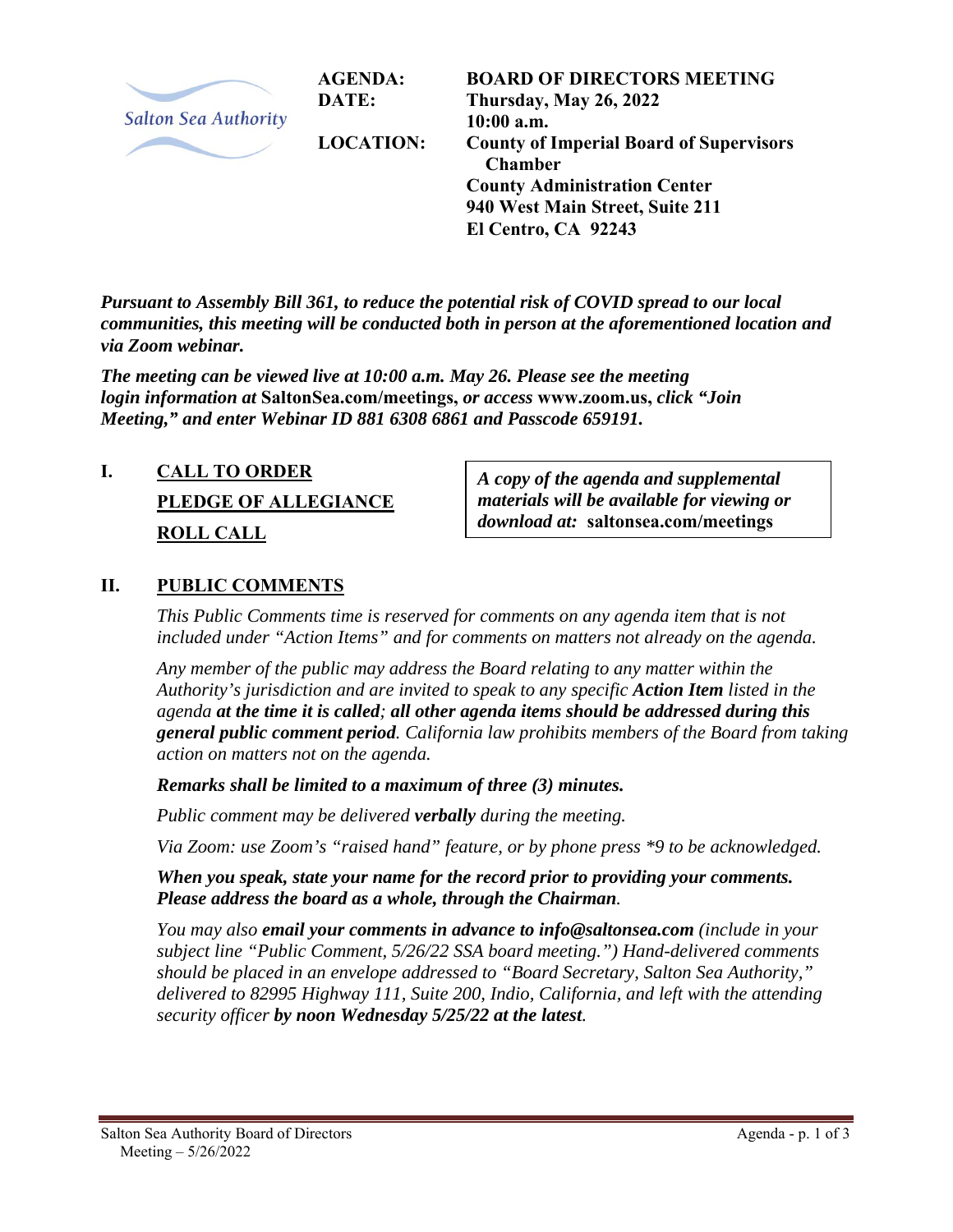*All written comments should include your name, address (addresses will be redacted), and whether it is for general public comment or a specific agenda item (number and topic). Comments received in writing, either by email or written, will be distributed to the Board, posted on the Salton Sea Authority website for public review and, if received before noon on Wednesday May 25, will be acknowledged during public comments. Written comments will not be read aloud into the public record.* 

## **III. BOARD MEMBER COMMENTS**

*This is a time set aside for members of the Board to share their thoughts and concerns regarding general Authority matters not on the agenda, ask questions of staff, and request that items be added to an agenda at a later date.* 

*The Brown Act expressly prohibits lengthy Board Member discussion of matters not on the agenda. The Board may at its discretion (by 4/5 vote) add items deemed to be an emergency to the agenda in order to engage in public discourse.* 

# **IV. ACTION ITEMS**

- A. CONSENT CALENDAR Approve, Receive, and File
	- 1. AB 361 Remote Meeting Authorization for May 26, 2022
	- 2. Minutes of Salton Sea Authority Board Meeting April 28, 2022
	- 3. Warrant Register Ratification for April 2022
	- 4. Internal Financial Report for: 7/01/2021 3/31/2022
- B. Agreement between Salton Sea Authority and the California Department of Natural Resources, which provides that the Authority will perform 1) Community and Stakeholder Outreach and Engagement, 2) Educational Engagement, and 3) Community Based Organization Collaborative Regional Outreach, subject to reimbursement from CNRA. Staff recommendation:
	- 1. Authorize execution of agreement in form acceptable to Executive Committee and Council
	- 2. Approve resolution authorizing a portion of the Authority's reimbursement under the agreement to be paid by CNRA in advance
- C. Proposed 2022-2023 Budget Discussion. Staff recommendation: Approve Budget as presented subject to each member finalizing ministerial, operational, or other actions or approvals.
- D. For further consideration and possible action: Letter of Intent re: Provision of Non-Tributary Waters to Torres Martinez Desert Cahuilla Indians and the Salton Sea Authority through a Public-Private Partnership. Staff recommendation: Authorize signing of letter of intent or other direction of the board.